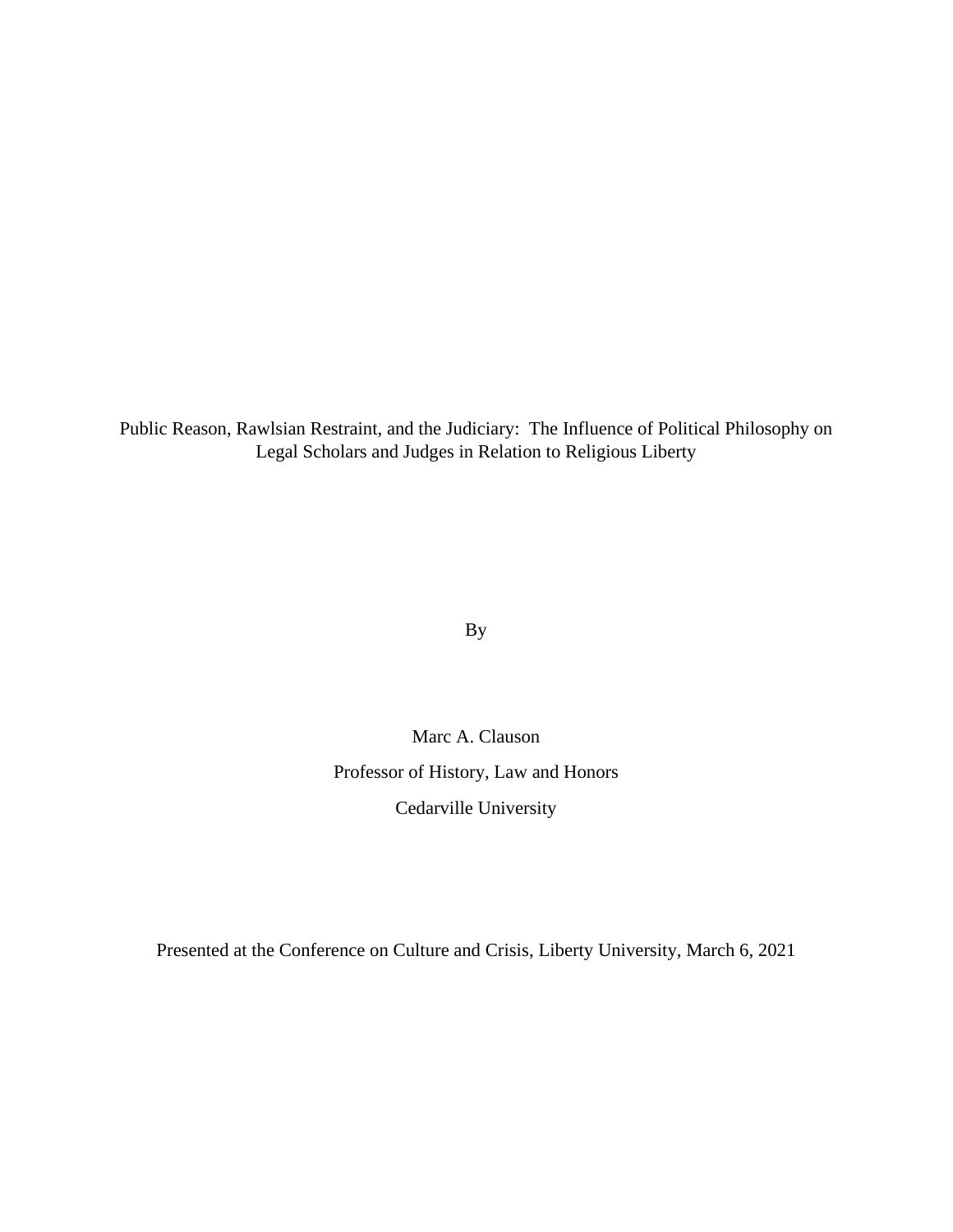## Biography

Professor of History, Law and Honors, Cedarville University (2002-2021); previously Professor of Government and Economics, Liberty University (1984-1993); Assistant Commissioner, Department of Finance and Administration, State of West Virginia (1982-1984); PhD, Intellectual History and Polity, University of the Orange Free State, SA, JD, West Virginia University College of Law, MA, New Testament and Early Church History, Liberty University, ThM, Reformation Church History, Liberty University, MA, Political Science, Marshall University, BS, Physics, Marshall University, Graduate Diploma, Duke University, Summer Program in History of Economic Thought. Ordained in the Presbyterian Church in America. Married to Jennifer, four adult daughters. Enjoy running, cycling, reading, thunderstorms, and "railroad archaeology."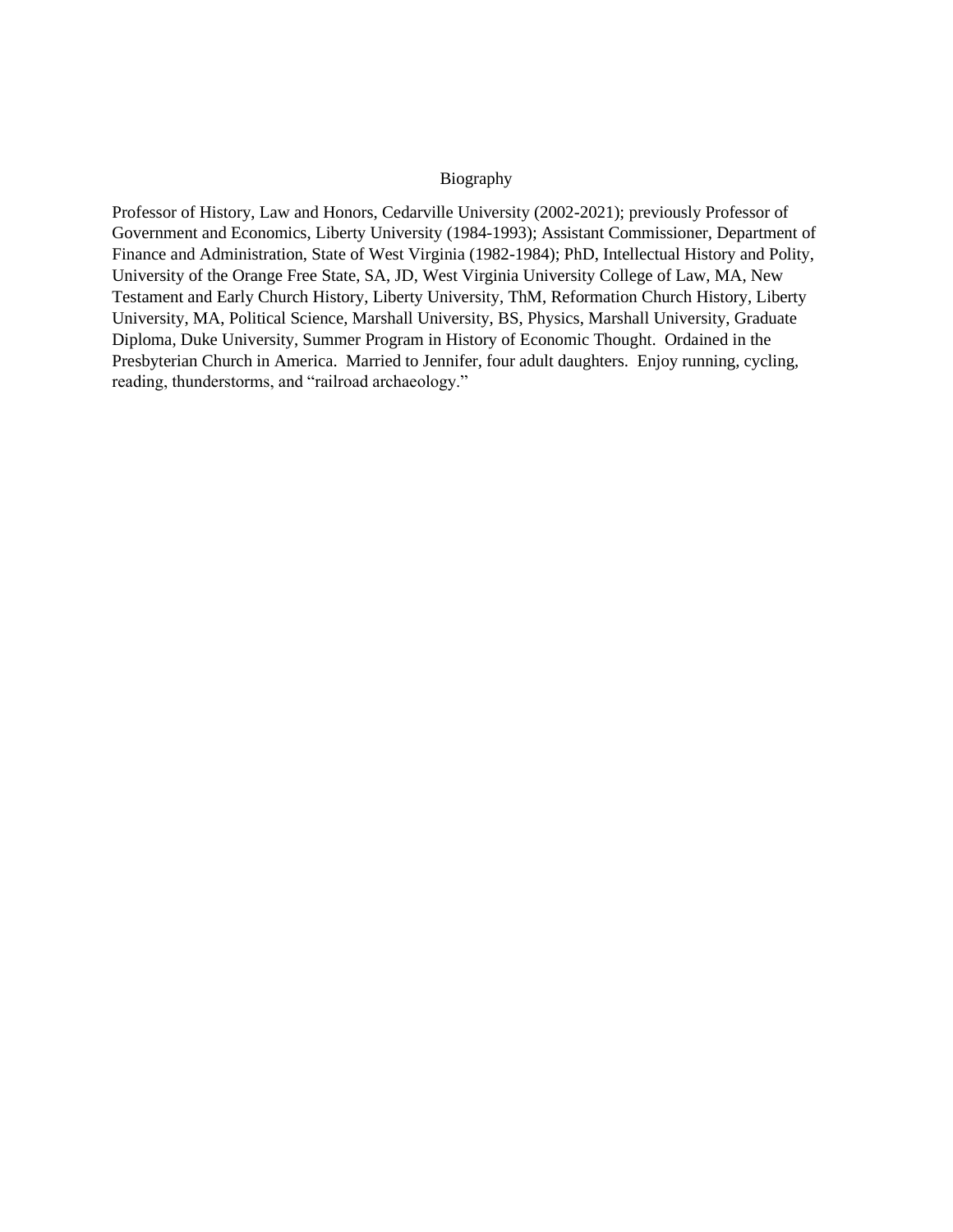## **Introduction**

 This paper concerns the political theory of public reason in its application to religious freedom issues. Public reason, or its related idea, public justification, is in my estimation, just the latest extension of the problem of religious toleration in its particular relationship to the right of religious liberty. This latest expression of the toleration debate began, by most estimates, with John Rawls' A Theory of Justice.<sup>1</sup> I will argue that in its Rawlsian form, public reason contains some serious flaws, which can be corrected by the work of political philosophers such as Gerald Gaus, Kevin Vallier and Michael Perry, among others, to include the voices of religious people and groups.

Political philosophers have posited that in a liberal democracy coercion by the state that affects individuals in some way, should be justified by good reasons and those reasons ought to be capable of being stated publicly.<sup>2</sup> The foundation for this idea derives from Immanuel Kant and other thinkers who saw moral autonomy as the highest value in a society.<sup>3</sup> How can the state presume to coerce a morally autonomous person without some overriding higher moral interest? A law or policy can be legitimately imposed only if it can be reasonably justified to its recipients so that they can agree to it. The principle appeals to reasonableness, but as we will see, it defines what is reasonable for individuals in a narrow way. The public reason question is: What reasons are valid in order for their agreement to "count"? So far, the theory is simple and intuitively acceptable. However, while liberals (Kant, Mill and others) "endorse the liberal idea that individuals are to be free to decide their own conceptions of a good life, they both subscribe to a kind of perfectionism of the self to guide individuals' decisions about which values and endeavors they ought to pursue…. For the implication of these philosophical liberalisms is that transcendent religious doctrines [as opposed to autonomy or individuality] are false in crucial respects, regarding both the nature of morality and value, and also (given liberalism's alliance with the natural sciences) the origins of the universe, humankind and many natural facts."<sup>4</sup> We can see then that John Rawls' very conception of liberalism predisposes him to denigrate religion in the social realm, if not also privately.<sup>5</sup>

 $2^2$  Defining a liberal democracy is not as easy as one might think. First there is the problem of which "Liberalism" we are discussing, classical or modern. Second, the term has different connotations in the United States than in Europe. Third, even within a given variety of Liberalism, one can discern differences. I am using the term "liberal" in a broad sense here. See below for a brief discussion of liberalism as an ideology.

<sup>&</sup>lt;sup>1</sup> Harvard University, 1971.

<sup>3</sup> See Kant, *What is Enlightenment?* (1784).

<sup>4</sup> Samuel Freeman, "Democracy, Religion and Public Reason," in *Daedalus*, Volume 149, Number 3 (2020), pp. 37-58, 40.

<sup>&</sup>lt;sup>5</sup> Though Rawls attempts to make his idea of public reason more palatable in some of his later writings.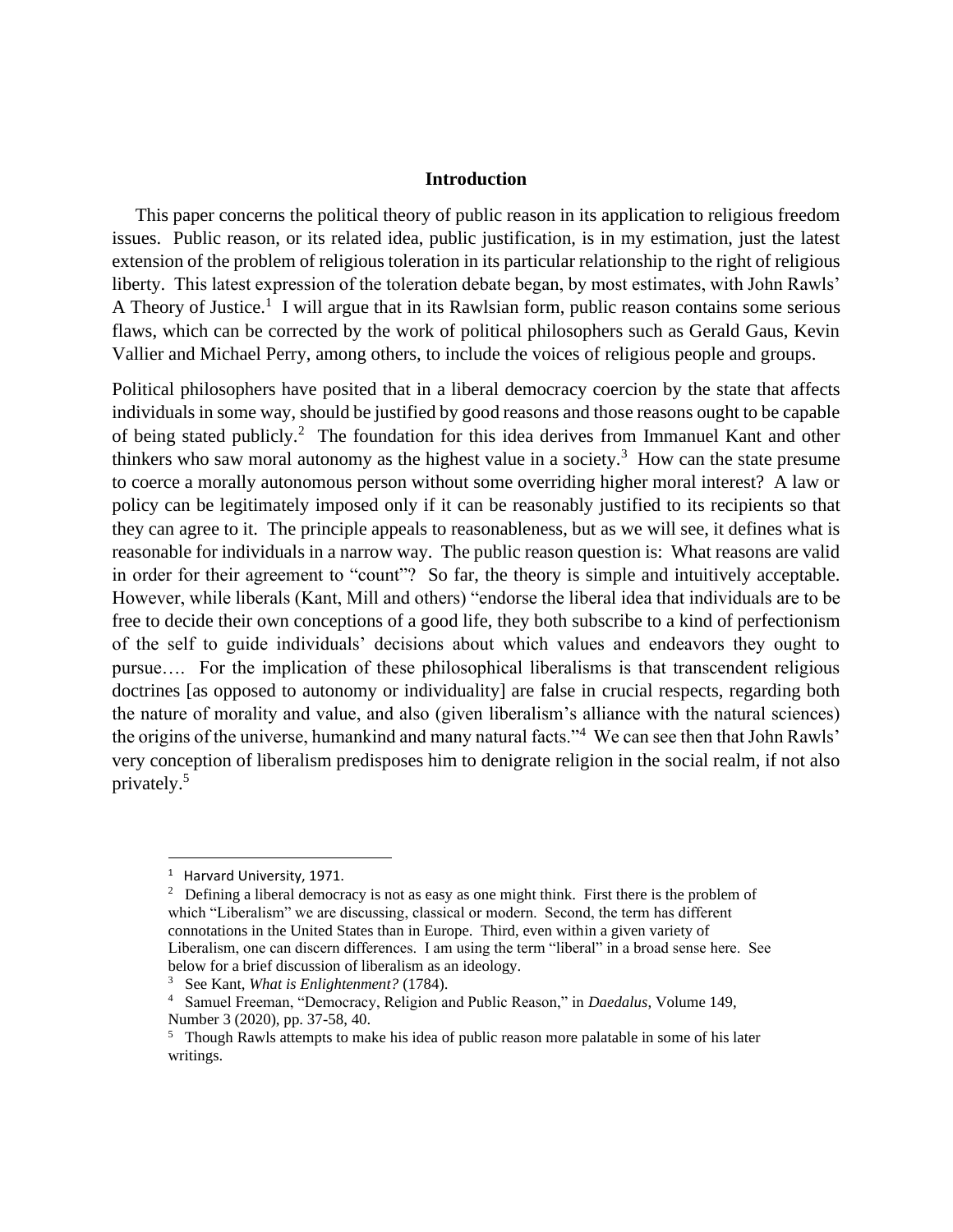Though the seed of the public reason theory is not new, its modern conception was articulated by John Rawls in several of his works.<sup>6</sup> Rawls stated the idea as part of his larger project to theoretically conceive of a stable and just liberal regime that was not founded on utilitarian principles. Rawls writes:

"a basic feature of democracy is the fact of reasonable pluralism-the fact that a plurality of conflicting reasonable comprehensive doctrines, religious, philosophical, and moral, is the normal result of its culture of free institutions."<sup>7</sup>

Rawls introduces a liberal democratic regime as a collectivity of individuals who possess differing "comprehensive doctrines," by which he apparently means values that animate their lives. But he continues:

"Citizens realize that they cannot reach agreement or even approach mutual understanding on the basis of their irreconcilable comprehensive doctrines. In view of this, they need to consider what kinds of reasons they may reasonably give one another when fundamental political questions are at stake. I propose that in public reason comprehensive doctrines of truth or right be replaced by an idea of the politically reasonable addressed to citizens as citizens."<sup>8</sup>

The heart of Rawls' notion of public reason consists of "good reasons" for laws or coercive state action, and he immediately suggests that all comprehensive doctrines, including religious views, be replaced by "politically reasonable" ideas that can appeal, he believes, to all.<sup>9</sup> Exactly what those reasons are Rawls does not specify, but it is agreed that they are secular. In Rawls' earlier works, he was much more dismissive of comprehensive doctrines such as religious ideas. He appears to have wished that everyone accept his two basic principles of justice<sup>10</sup>, and then, that these would become the societal basis for future policy and law. In doing so, Rawls tends to reject both a constitutional definition of principles and any metaphysical principles as foundational,

<sup>6</sup> See John Rawls, *A Theory of Justice*. Belknap Press of Harvard University Press, 1971; *Political Liberalism*. Columbia University, 1993; and "The Idea of Public Reason Revisited," in *University of Chicago Law Review*, Volume 64, No. 3 (1997), pp. 765-807. For a discussion or the historical predecessors to Rawls' public reason doctrine, see Ibid., pp. 41-43.

<sup>&</sup>lt;sup>7</sup> "The Idea of Public Reason Revisited," Ibid., pp. 765-766, hereafter cited as IPRR. 8 Ibid., p. 766.

<sup>&</sup>lt;sup>9</sup> Kevin Vallier has detailed several versions of public reason in "Chapter 5: Conceptions of Public Reasons," at [https://www.kevinvallier.com/wp-content/uploads/2010/10/Chapter-5-](https://www.kevinvallier.com/wp-content/uploads/2010/10/Chapter-5-Conceptions-of-Public-Reasons.pdf) [Conceptions-of-Public-Reasons.pdf](https://www.kevinvallier.com/wp-content/uploads/2010/10/Chapter-5-Conceptions-of-Public-Reasons.pdf) (2010), retrieved January 11, 2021.

<sup>&</sup>lt;sup>10</sup> Rawls' two principles of justice: (1) "Each person is to have an equal right to the most extensive total system of equal basic liberties compatible with a similar system of liberty for all." (2) "Social and economic inequalities are to be arranged so that they are both: (a) to the greatest benefit of the least advantaged, consistent with the just savings principle, and (b) attached to offices and positions open to all under conditions of fair equality of opportunity." See Rawls, *A Theory of Justice*, op. cit., p. 302.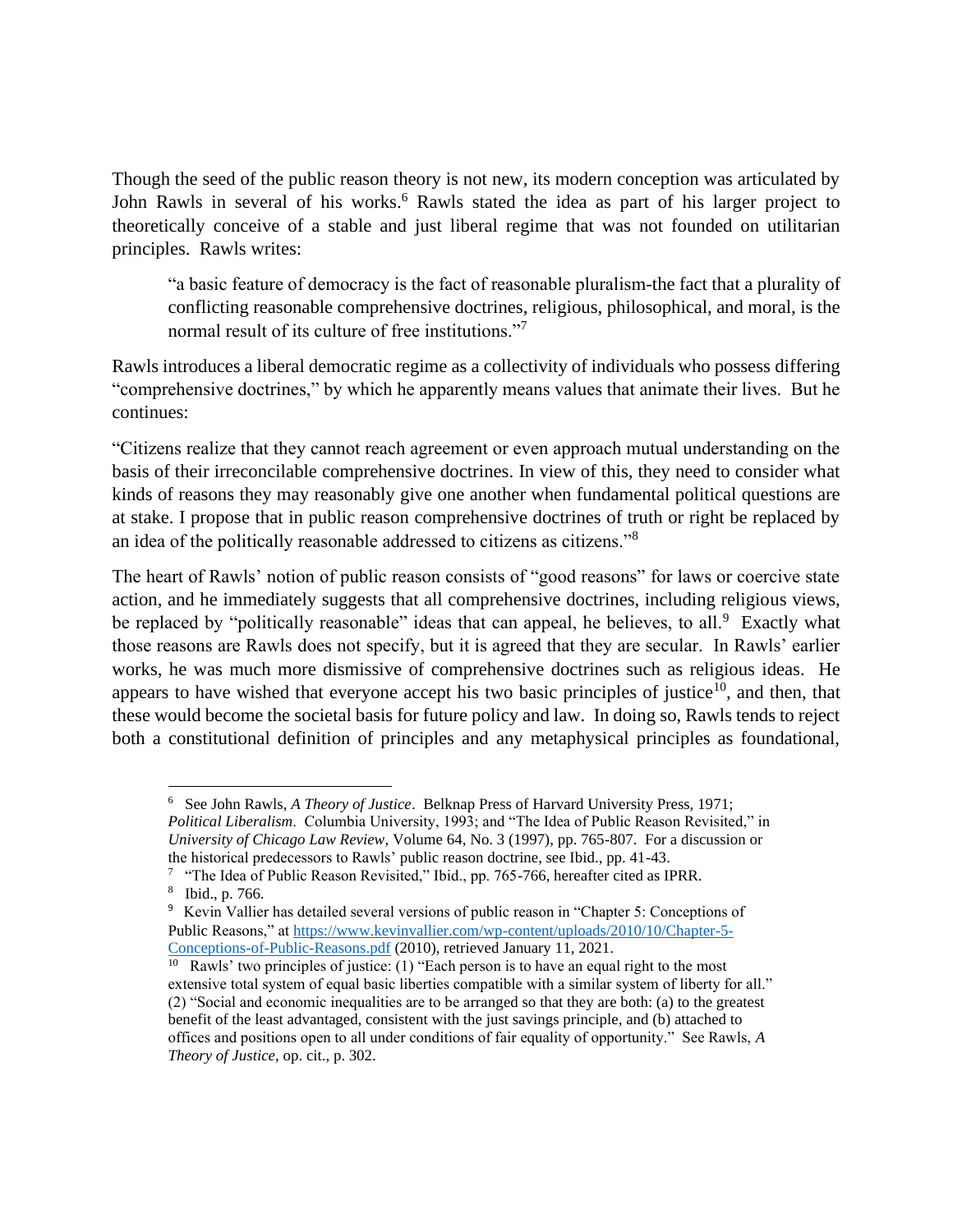unless they could be re-defined to be consistent with his own principles.<sup>11</sup> To disagree with the principles is considered to be unreasonable.

This leaves the religious person (whose ideas have been defined as comprehensive and nonmainstream) with several choices when involved in deliberative democracy, which are summarized by Andrew Murphy:

(1) one may change the comprehensive doctrine to fit the conditions of publicity; (2) one may dissemble, manufacturing a "public" justification for political stances, thus disguising one's true motives; (3) through civil disobedience or other direct action, one may seek to change the parameters of public debate (to the end that a marginal position will eventually become widely accepted); or (4) a citizen may temporarily violate the strictures of public reason by advancing comprehensively derived views, so long as he or she follows such a violation with sufficient public reasons in due course.<sup>12</sup>

None of these alternatives is particularly palatable to an individual, as Murphy details, and they even violate some basic principles of equality and freedom, not to mention dignity as a person. But the theory itself is one thing. How could it be applied in real decision-making settings? Further, has it been applied, either consciously or unintentionally as a result of the secular presuppositions of public officials? In a liberal democracy, several different institutional arrangements can be found for making decisions that have coercive results, including some that we can call "one person rule."<sup>13</sup> One official decides to impose a law or policy on others. This of course occurs after the initial participants to the social contract have agreed on the type of constitutional arrangements to establish. One common type of one-man rule is a court of law, presided over by a single judge or a panel of jurists. This is the point at which the theory of public reason intersects with the Federal court system and the United States Supreme Court.

<sup>11</sup> On Rawls' first principles of justice, which are "supra-constitutional," see his *A Theory of Justice*, op. cit., pp. 60ff. Rawls did modify his view of religion in "The Idea of Public Reason Revisited," but mostly to clarify his earlier views.

<sup>&</sup>lt;sup>12</sup> Andrew R. Murphy, "Rawls and the Shrinking Liberty of Conscience," in *The Review of Politics*, Vol. 60, No. 2 (Spring, 1998), pp. 247-276, 249-250. I should note that John Rawls does believe the tenets of a liberal democracy include toleration and liberty of conscience, but he also wishes to keep those values in their proper sphere by bracketing them when a polity is faced with collective action issues. Moreover, Rawls is perfectly at home with private belief. Having said that, Rawls does betray his secular leanings in not making a place for transcendental values in his scheme.

<sup>&</sup>lt;sup>13</sup> I am not using the term literally here. It may be expanded slightly to include two, three or a few more decision makers acting collegially and voting to make a ruling or impose a law.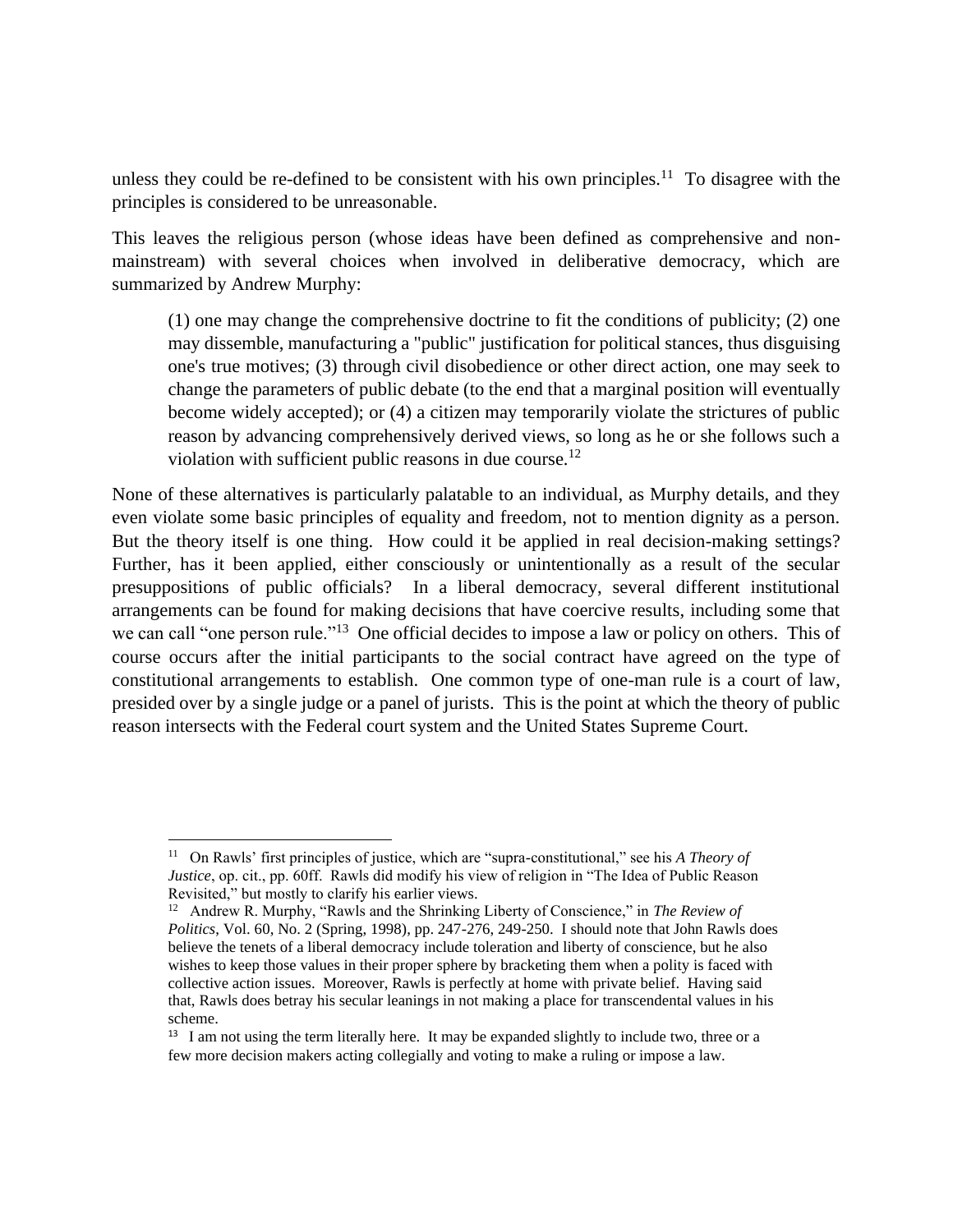Court decisions in many cases partake of that peculiarly political characteristic of being coercive.<sup>14</sup> To a liberal like Rawls this would mean they should be justified, at least theoretically, and public reasons should accompany judicial decisions. But what if an argument is made that only reasons that are "accessible" to other liberals like Rawls should be accepted by the courts. Moreover, I will assert here that the courts have been urged to do that very thing by supporters of public reason/public justification theory.<sup>15</sup> Besides that, we can see evidence that courts have adopted some variation of the so-called "consensus" theory of public reason, as opposed to the "convergence" theory, which allows for religious and other "comprehensive doctrines" to be accounted for. One might think that the existence of the First Amendment Free Exercise Clause would prevent that kind of decision from occurring, certainly at the level of the Supreme Court. The Free Exercise Clause embodies the value of religion and religious reasons into the fundamental law of the nation. However, this fact has not prevented both legal scholars and judges, and now a generation of law students, from minimizing religious reasons or eliminating them from law. The subject of the remainder of this paper addresses this problem and then introduces a better theory that recognizes religious reasons as valid while also affirming secular reasons: the "convergence" theory.<sup>16</sup>

Consensus theory (Rawls' theory in essence) attempts to find "secular" reasons that all participants affected by a law or policy can agree to. Only publicly accessible reasons are allowed, and publicly accessible reasons are both "reasonable" and non-comprehensive by definition.<sup>17</sup> As Rawls writes, a law has been adequately justified "when all the reasonable members of political society carry out a justification of the shared political conception by embedding it in their several reasonable comprehensive views."<sup>18</sup> One can hold comprehensive doctrines but these should not be part of the public reasons that all reasonable people could publicly agree on. This means that for Rawls "public justification thus depends on the fact that all reasonable persons can endorse a political conception of justice from within their non-public or comprehensive doctrines, but public reason itself makes no reference to the content of those nonpublic doctrines—it depends only

<sup>&</sup>lt;sup>14</sup> I am defining coercion to include decisions to allow something to occur, if they come from a state act and affect the well-being of citizens. What one group has a right to can become a coercive duty to another.

<sup>&</sup>lt;sup>15</sup> See for example, the work, discussed below, of scholars like the philosopher Robert Audi and the legal scholar Brian Leiter.

<sup>&</sup>lt;sup>16</sup> Two of the most articulate defenders of this theory are Gerald Gaus and Kevin Vallier, "The Roles of Religious Conviction in a Publicly Justified Polity: The Implications of Convergence, Asymmetry, and Political Institutions," *Philosophy & Social Criticism*, 35(1): 51–76.

<sup>17</sup> Jonathan Quong, "Public Reason," in *Stanford Encyclopedia of Philosophy*, at <https://plato.stanford.edu/entries/public-reason/> (2017), retrieved January 11, 2021.

<sup>18</sup> John Rawls, *Political Liberalism*, op. cit., p. 387.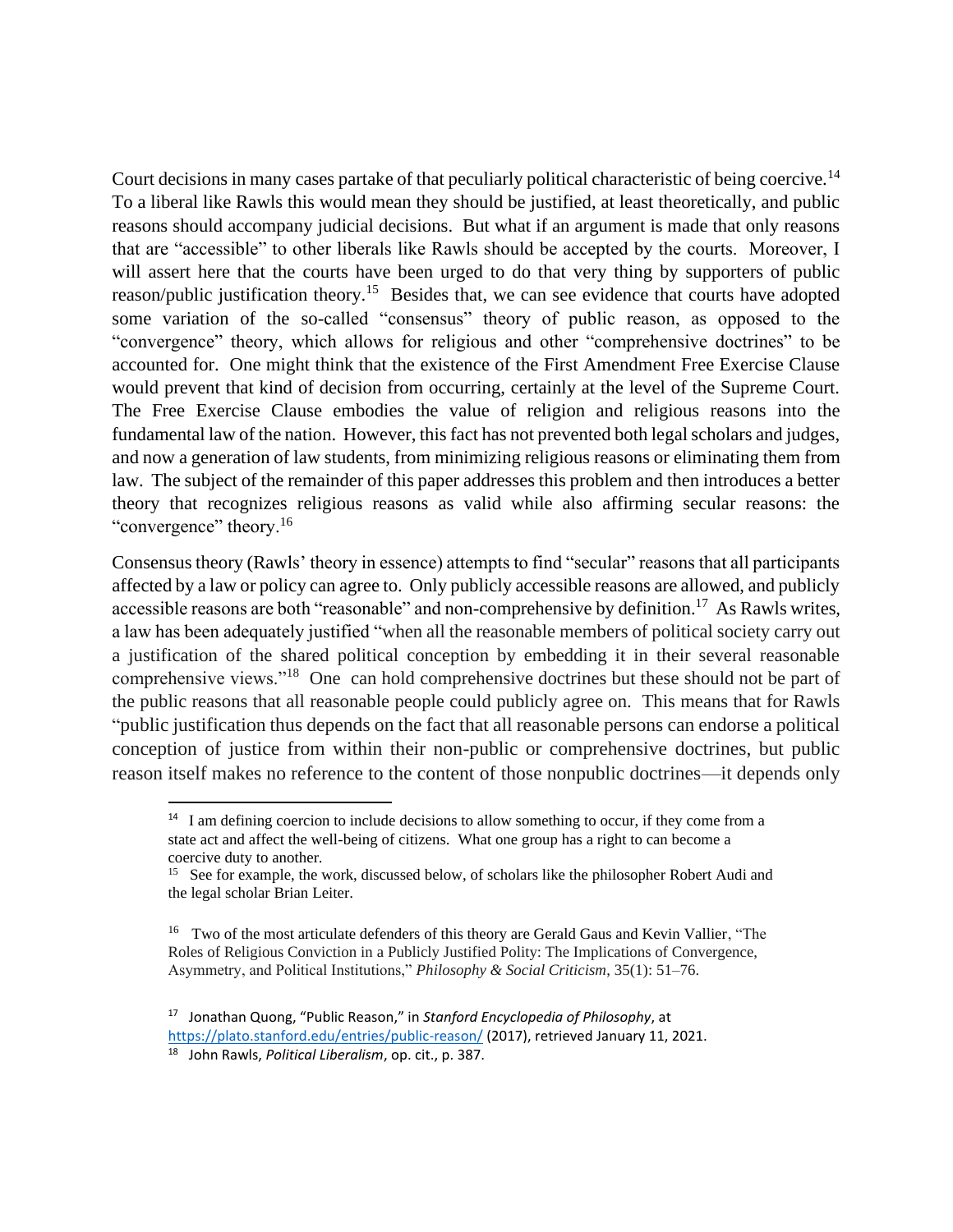on the shared political ideas found within the political conception of justice."<sup>19</sup> The conception of justice of the proposed law or policy must be publicly political. If it were religious, for example, it would be deemed inaccessible and private, and therefore unacceptable.

Convergence theory on the other hand, arising as a critique of consensus theory, asserts that the accessibility criterion is too restrictive, that religious reasons are reasonable as well, and that therefore a great many more reasons ought to "converge" on a single option, as it were, from different angles or perspectives.<sup>20</sup> Jonathan Quong writes, "By contrast, *convergence* accounts of public reason's structure allow for the possibility that a principle or rule may meet the test of public reason even in the absence of any shared or public reasons."<sup>21</sup> Moreover, religious liberty justifications can be allowed in the deliberation, as they are considered equally valid (at least presumptively) as political or "secular" reasons.

# **Rawlsian Public Reason in the Academic Legal and Philosophical Sphere**

John Witte and Joel Nichols have articulated the actual use of the Rawlsian version of public reason in the academic legal sphere. Their perspective on public reason in the law will be helpful to my own points to be made here. The authors begin by suggesting that until from about 1993 until about 2015, religious liberty rights were well-protected.<sup>22</sup> Reasons varied, but for the authors, the "bigger challenges" to religious freedom grew out of the culture wars, especially between religious freedom and sexual freedom.<sup>23</sup> They then add that legal scholars have begun to challenge the idea that religion is at all special. Even if it was thought to be a high value in the eighteenth century, it has "become obsolete in our post-establishment, postmodern, and post-religious age. Religion... is too dangerous, divisive and diverse in its demands...."<sup>24</sup> Leading critics of religious liberty include Brian Leiter and Micah Schwartzman, both of whom argue that "there is no apparent moral reason why states should carve out special protections that encourage individuals to structure their lives around categorical demands that are insulated from the standards of evidence and reasoning we everywhere else expect to constitute constraints on judgment and action."<sup>25</sup> Schwartzman

<sup>19</sup> Jonathan Quong, "Public Reason," in *Stanford Encyclopedia of Philosophy*, at [https://plato.stanford.edu/entries/public-reason/,](https://plato.stanford.edu/entries/public-reason/) 2017, retrieved January 6, 2021.

<sup>20</sup> Kevin Vallier, "Convergence and Consensus in Public Reason," in *Public Affairs Quarterly*, Vol. 25, No. 4 (October 2011), pp. 261-279.

<sup>21</sup> Quong, "Public Reason," op. cit.

<sup>&</sup>lt;sup>22</sup> John Witte, Jr. and Joel A. Nichols, "Come Let Us Reason Together': Restoring Religious Freedom in America and Abroad," in *Notre Dame Law Review*, Volume 92, Issue 1 (2017), pp. 427-450, 427-429.

<sup>23</sup> Ibid., p. 430.

 $24$  Ibid., p. 432.

<sup>25</sup> Brian Leiter, *Why Tolerate Religion?* Princeton University, 2014, p. 63. See also Schwartzman, "Religion as a Legal Proxy, " in *San Diego Law Review*, Volume 51 (2014) and "What If Religion is Not Special?, in *University of Chicago Law Review*, Volume 79 (2012).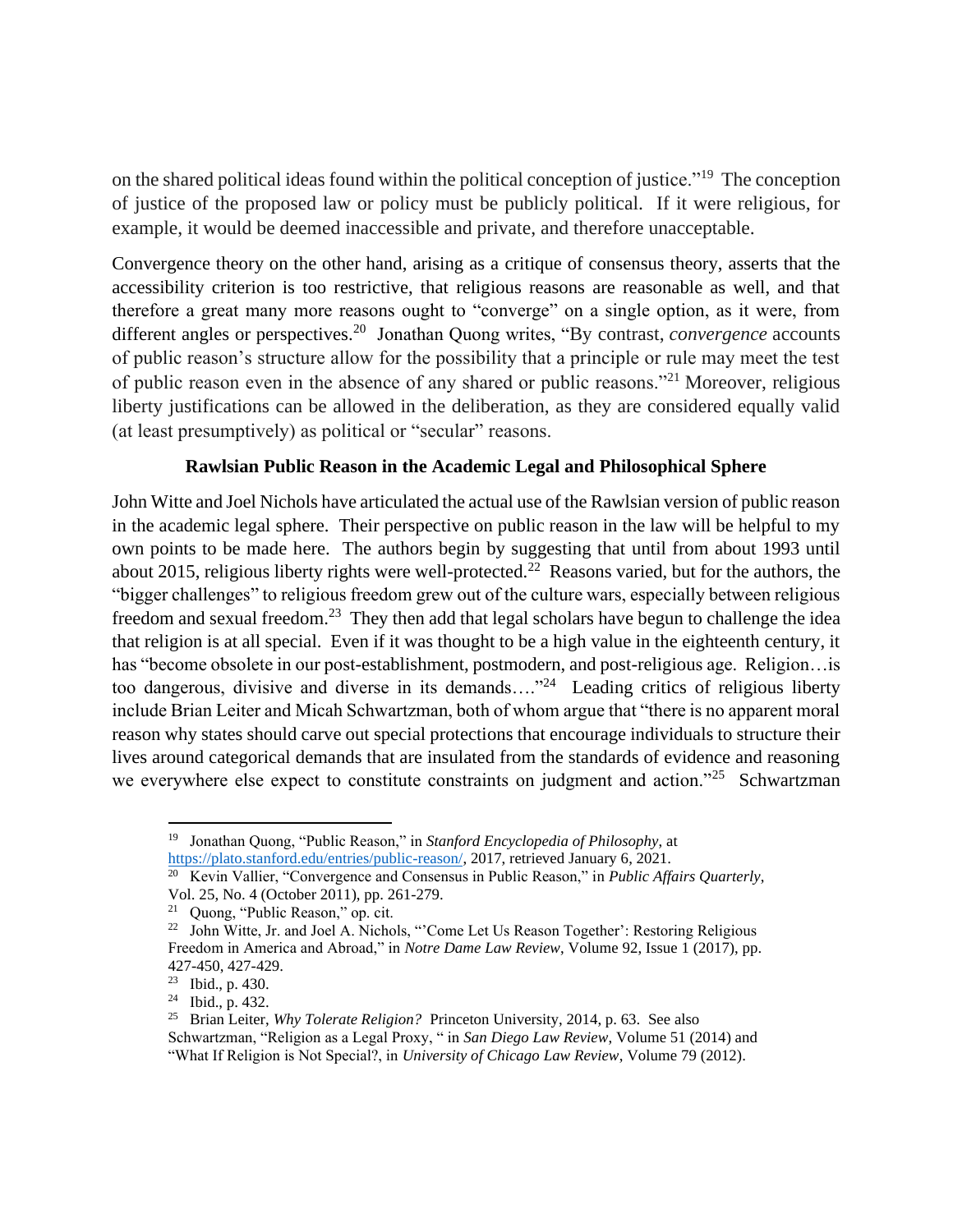added, in typically Rawlsian language, that religious claims of conscience have no more right to accommodations than any other "comprehensive secular doctrine."<sup>26</sup> In fact, John Rawls has been an inspiration, if not a direct influence, in the writings of anti-religious accommodation scholars. These academic writers, in addition, will constitute a major influence on law school students, some of whom in turn will become legal academics and judges. Rawls goes so far as to urge scholars to educate judges to persuade them to interpret the Constitution consistent with his own principles of justice. Judges, he writes, are to be "exemplars of public reason."<sup>27</sup>

Besides legal scholars, a bevy of philosophers concentrating in political philosophy have also supported and extended Rawls' arguments about public reason. The philosopher Robert Audi for example has argued that "one has a prima facie obligation not to advocate or support any law or public policy that restricts human conduct, unless one has, and is willing to offer, adequate secular reason for this advocacy or support (say, one's vote)."<sup>28</sup> Steven Macedo appears to write in the same vein when he states, "If some people…feel 'silenced' or 'marginalized' by the fact that some of us believe that it is wrong to seek to shape basic liberties on the basis of religious or metaphysical claims, I can only say 'grow up!'" Taking a "shared reasons" view of public reason, he adds that a commitment to that idea includes a "duty of civility according to which citizens owe each other reasons that they can share...."<sup>29</sup> These examples represent the mainstream philosophical position on public reason and religious freedom, though there are critics of the consensus view and also scholars who have attempted to find a compromise.<sup>30</sup> The legal scholars and the philosophers show evidence of much cross-fertilization in their writings on this subject, as one would expect.

Rawls' conception of the good and just would not deny the validity of the aspirations of the United States Constitution in the abstract. It is in the particulars that problems would arise, especially with regard to religious freedom. It follows then that he would advocate a lessening of exemptions

<sup>&</sup>lt;sup>26</sup> Schwartzman, "What if Religion is Not Special," Ibid., p. 1377.

<sup>27</sup> *Political Liberalism*, op. cit., pp. 231-240.

<sup>28</sup> Robert Audi, *Religious Commitment and Secular Reason*. Cambridge University Press, 2000, p. 86. See also 4. Robert Audi, "The Separation of Church and State and the Obligations of Citizens," *Philosophy and Public Affairs*, Volume 18 (1989), pp. 259-96; "Religion and the Ethics of Political Participation," *Ethics*, Volume 100 (1990), pp. 386-97; "Religious Commitment and Secular Reason: A Reply to Professor Weithman," *Philosophy and Public Affairs*, Volume 21 (1991), pp. 66-76

<sup>&</sup>lt;sup>29</sup> Steven Macedo, "In Defense of Liberal Public Reason: Are Slavery and Abortion Hard Cases?" in *Natural Law and Public Reason*, edited by Robert P. George and Christopher Wolfe. Georgetown University Press, 2000, pp. 11-49, p. 35.

<sup>&</sup>lt;sup>30</sup> On the former, see for example the works of Nicholas Wolterstorff, Christopher Eberle, Andrew Murphy, and Michael J. Perry. For the latter, see James P. Sterba, "Reconciling Public Reason and Religious Value," in *Social Theory and Practice*, Vol. 25, No. 1 (Spring 1999), pp. 1- 28.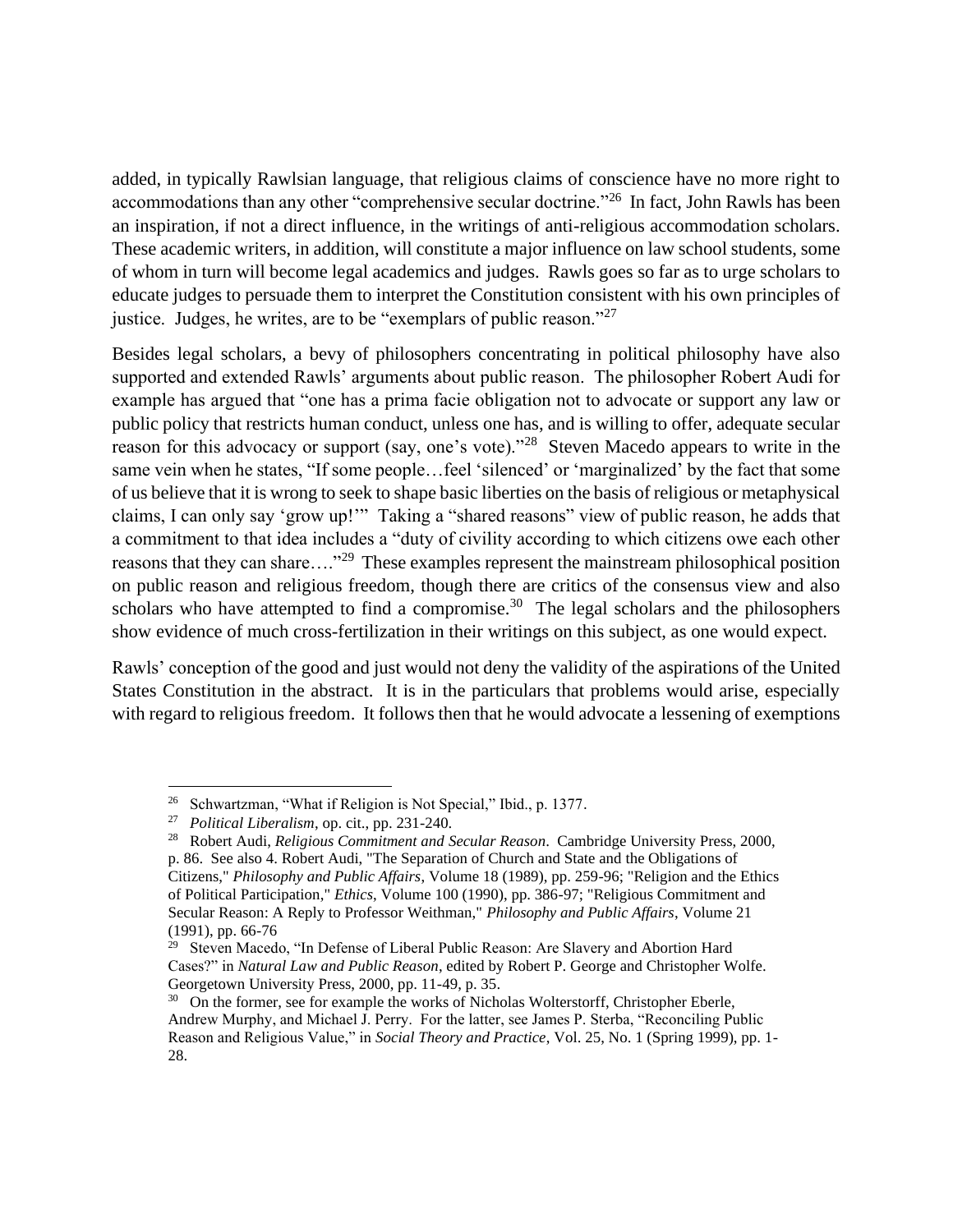and accommodations by the courts. Below I will assert and defend a broader understanding of public reason/public justification.

# **Putting Religion in its Proper Place**

In this section I will draw on the critics of Rawlsian public reason, who have not only showed the deficiencies of the "Rawlsians" but also offered positive solutions to the problem. To restate the issue: In a liberal democracy that values autonomy and justice, state action requires that it be capable of justification to those affected, and that public or shared reasons are the only ones that count in most instances. Since religious reasons are non-public and cannot, in the estimation of Rawls and others, be reasonably articulated, they should not play a role in the consensus sought by liberals. If, as Rawls urged, academics influence students, law students, legal academics and philosophers, as well as judges, and can be convinced that his version of public justification is correct, the parts of the United States Constitution that address religious establishment and religious freedom would be overridden by his two principles of justice and interpreted as of, at best, secondary value, even if a majority of citizens held to religious reasons in assessing laws and policies. This is the general outcome that I see in legal circles presently, with the exception of religious legal scholars and philosophers.

Does religion deserve a place at the public table? Historically, of course, the Christian religion has played a central role in public debate and discourse, from the 300s AD to relatively recently. The Enlightenment (c. 1680-1800) undercut the influence of Christianity, and, later, its influence undermined even religion in general in the form of secularization.<sup>31</sup> Almost no one, however, on the American scene, even during the Enlightenment, which was more moderate in its expression here, urged restricting the role of religion in political debates.<sup>32</sup> Even Jefferson and Madison, though bold in their time in the eyes of some, did not attempt to extricate religion in their writings on separation of church and state or from its general influence in political debates about law and policy. Historically, then, religion has had a substantial influence in public justification theory (long before it adopted that name for the concept). Individuals were not urged to keep their religious ideas to themselves in finding consensus.

More recently, as Witte and Nichols have shown,

<sup>&</sup>lt;sup>31</sup> Secularization is a contested phrase and concept. Some scholars argue, plausibly, that secularization in our current culture is really more of a kind of replacement of one kind of religious thought and practice with new forms. Others speak of a basic disenchantment of the culture over several centuries. See Peter Harrison, editor, *Narratives of Secularization*. Routledge, 2018 and Charles Taylor, *A Secular Age*. Belknap Press of Harvard University, 2018.

<sup>&</sup>lt;sup>32</sup> In the nineteenth century, some did call for a restriction of religious involvement in politics, for various reasons, some anti-Catholic sentiment and some on separationist grounds. See Philip Hamburger, *Separation of Church and State*. Harvard University, 2004.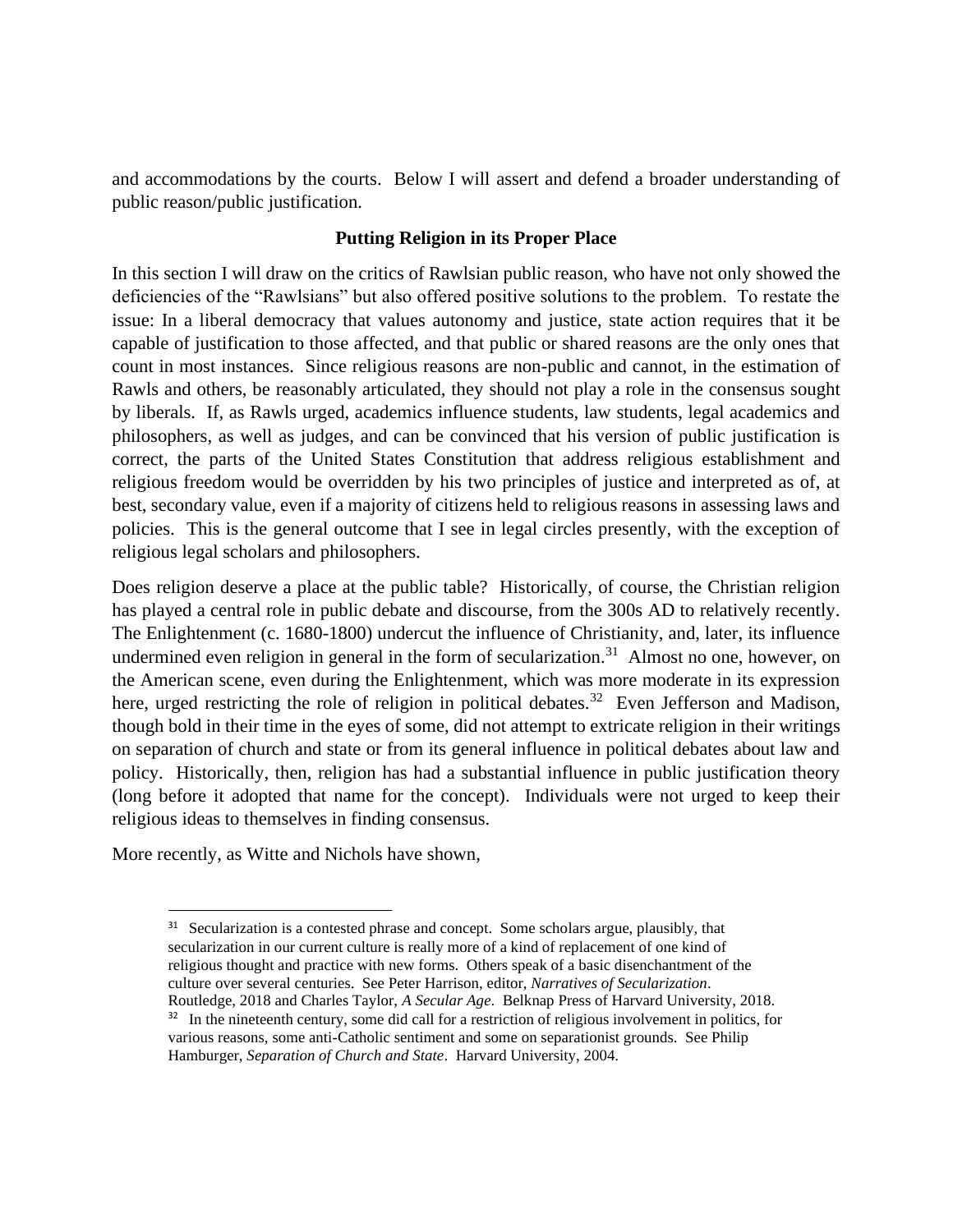"Too many of these critical arguments trade in outmoded philosophical assumptions that serious public and political arguments about the fundamentals of life and the law can take place under the 'factitious or fictitious scrim of value neutrality.' The reality, the last generation of philosophy has taught us, is that every serious position on the fundamental values governing public and private life—on warfare, marriage reform, bioethics, environmental protection, and much more—rests on a set of founding metaphors and starting beliefs that have comparable faith-like qualities. Liberalism and secularism are just two belief systems among many, and their public policies and prescriptions are enlightened, improved, and strengthened by full public engagement with other serious forms of faith, belief, and values."<sup>33</sup>

Religion has, it is argued, been caricatured by its public reason critics. Once again, Witte and Nichols have forcefully made this point.<sup>34</sup> I have seen it at work in the academic community on more than one occasion. A minimal toleration of alleged antiquarian religious ideas does not help matters, as this also creates the environment for Rawlsian public reason to bracket religion in public debate.

The benefits of religion in public life have also been advanced and, more recently, shown in empirical work.<sup>35</sup> Without doubt, religion plays a demonstrable role in the stability of a society, in several aspects: personal morality, public behavior, the amelioration of what might otherwise be barbaric laws and actions by government, restraint of political self-interest, as embodied in laws derived from religious ideas and in the individual ethics of leaders in a society influenced by religion, humanitarianism, well-functioning civil society, and even in constraining economic self-

<sup>33</sup> John Witte and Joel Nichols, "Come Let Us Reason Together," op. cit., p. 438. The authors continue, stating that a growing number of "serious" political thinkers now recognize that deeply held religious views ought not to be banished from public discourse. Ibid.

<sup>34</sup> See Ibid., p. 39: "Few people of faith, and even fewer scholars of religion, would recognize this caricature of religion. For many adherents, religion consists of complex and comprehensive "life-worlds" (as anthropologists call them). Religion involves daily rites and practices, patterns of social life and culture, and institutional structures and activities that collectively involve almost every dimension of an individual's public and private life. Professor Leiter and many other critics of religious freedom posit a flat and anachronistic concept of "religion" as mere irrational belief and self-interested truth claims. And even then, they pay little attention to the immense literature on philosophy of religion and religious epistemology, hermeneutics, theological ethics, and more, which has placed religious ideas and beliefs, metaphors and norms, and canons and commandments into complex and edifying conversations with nonreligious premises and worldviews. It is this diverse and often sophisticated world of religious ideas and institutions, norms and practices, and cultures and communities whose freedom is at stake, not the imagined religious abstractions that haunt the law review world."

<sup>&</sup>lt;sup>35</sup> For theoretical works asserting the value of religion, see works on Edmund Burke, Jean-Jacques Rousseau, Immanuel Kant, and many American Founding Fathers. Citing several recent studies on the social benefits of religion, see Witte and Nichols, Ibid., pp. 442ff.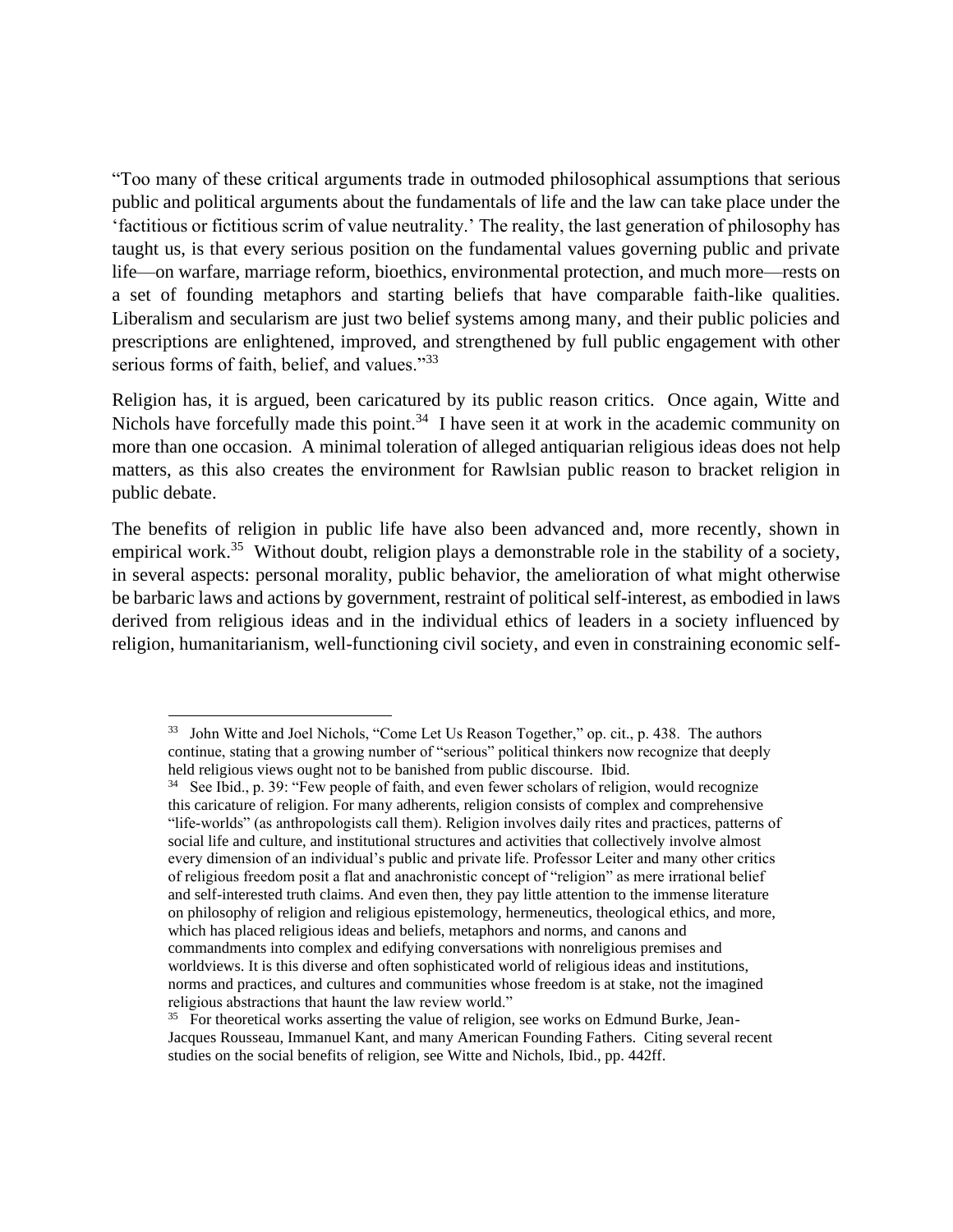interest in a free society, among others. These benefits have not gone unnoticed in history, but have recently been quantified to a greater extent.

In addition, to address the Rawlsian public reason theorists, especially the more anti-religious among them, it is important to correct what they have misinterpreted or ignored from the past. Many public reason theorists have looked back to the sixteenth century and seen it as the model *par excellence* to define the essence of the problem of religion. They focus especially on the wars of religion and their aftermath as a reason to distrust religion as a major (or minor) factor in law and policy-making. They fail historically to understand that these conflicts actually catalyzed discussion and then action on religious toleration, religious liberty and finally religious freedom as a right rooted in nature or revelation.<sup>36</sup> I would argue as well that in at least a good many instances of past religious conflict, the motives were not religious in reality. Religion then cannot share the blame alone for past problems, and in fact has contributed to their resolution.

Besides the historical issue, Rawlsians also are troubled by what they see as the restrictions on personal autonomy and justice created by religious ideas making their way into public law. These issues include abortion and contraception, homosexual marriage, transsexualism, demands for goods and services made on people of sincere faith, euthanasia, in vitro fertilization, private religious schools as competitors to a liberal democratic ideal of education, the invocation of conscience rights by religious individuals in cases of coercion to participate in activities they disagree with on religious grounds and objection to closing worship services under certain conditions. As I have said, the trouble Rawlsian public reason theorists have is that their modern idea of what constitutes the content of a reasonable view in a liberal democratic society has shifted since the Enlightenment, from basic negative rights, grounded ultimately in natural law or revelation, to positive rights which are defined more and more expansively and to a much more expansive view of the role and scope of the state. To go deeper, the ideas of equality and justice, on which Rawls based his theory, have themselves undergone both an expansion and a shift, the latter, involving a progressive diminishment of transcendental ideas.<sup>37</sup> We can blame Immanuel Kant for some of this, as he clearly called on enlightened individuals to break free of the traditional political and religious restraints, and to think for themselves, properly using reason.<sup>38</sup> However, Kant cannot be accused of all the later changes in thought. Scientism, the "cult of science," is responsible for a large part of the issues we face today. If science itself, after separating itself from philosophy and theology, is separated from ethics, and further, from Christian ethics, as it was in the nineteenth century, then it was free to advocate the conclusions reached in the twentieth century

<sup>36</sup> See Robert Louis Wilken, *Liberty in the Things of God: The Christian Origins of Religious Freedom*. Yale University, 2019.

<sup>37</sup> See Rawls, *A Theory of Justice,* op. cit.

<sup>38</sup> Immanuel Kant, *What is Enlightenment?* (1784). This work is seen by many as the manifesto of Enlightenment, though Kant did not believe it had yet come to pass.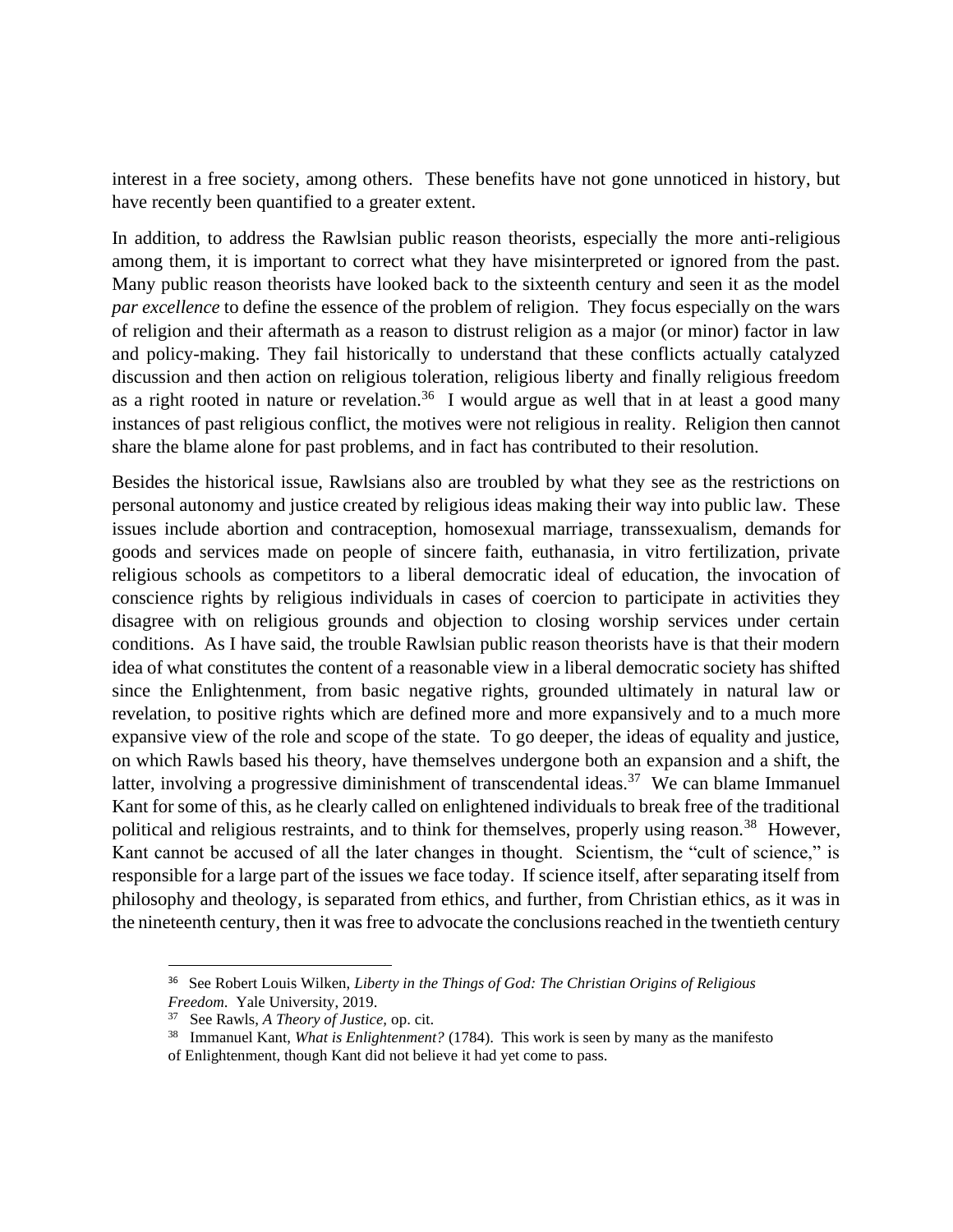without serious challenge.<sup>39</sup> These supposedly scientific conclusions about man, human nature, truth, the good, justice, etc., largely evolutionary, fit well with Enlightenment criticism of special revelation, religion in general, and authority.

# **Public Reason Revised**

Breaking free from this secularized worldview is a cultural task, as Rawlsians themselves have understood. But recent critics of Rawls' public reason theory have shown themselves up to the task. The first response to Rawslian public reason concerns its requirement that all citizens adopt their rationale to support (or oppose) a proposed rule only for *identical* and non-comprehensive reasons—an overlapping public consensus.<sup>40</sup> The agreement must be an overlapping consensus consisting of publicly accessible and reasonable reasons, basically bracketing out religious reasons. But why must religious reasons be excised? This question is the heart of the criticism of Rawlsian public reason. To answer the question, first, the necessity of the basic elimination of religious reasons appears to be a presupposition, which itself is not grounded on reason but on a foundational belief.<sup>41</sup> Why is that presupposition more valid than a religious presupposition that religious ideas are of great value? Rawls seems to have understood the person "as an entity whose identity or 'self' is prior to, rather than constituted by (even in part), moral convictions and commitments."<sup>42</sup> But again, why is that view controlling, except as evidence of Rawls' and others' already formed worldview? In fact, Rawls as much as admits this as the reason for his view.<sup>43</sup> But there is no single cultural conception of the person, and in fact, it could be argued that there is a basic agreement that moral values do "create" the human nature in a significant way. Moral values of course are (in most cases<sup>44</sup>) closely connected to religious views. The only reason then that courts would minimize religious values in interpreting law would seem to be individual judges' embracing the presuppositions that religion is of less value than other alleged values (or of no value). But that is an arbitrary position.<sup>45</sup> As Christopher Eberle puts it, "due respect for human

<sup>39</sup> See Roger G. Olson, *Science and Scientism in Nineteenth-Century Europe*. Illinois University, 2008 and J. P. Moreland, *Scientism and Secularism*. Crossway, 2018. See also James Davison Hunter and Paul Nedelisky, *Science and the Good: The Tragic Quest for the Foundations of Morality*. Yale University, 2018.

<sup>40</sup> See Kevin Vallier, "Convergence and Consensus in Public Reason," in *Public Affairs Quarterly*, Vol. 25, No. 4 (October 2011), pp. 261-279.

<sup>&</sup>lt;sup>41</sup> See Paul Billingham, "Convergence Justifications Within Political Liberalism: A Defence," in *Res Publica*, Volume 22 (2016), pp. 135-153.

<sup>42</sup> Michael J. Perry, "A Critique of the 'Liberal' Political-Philosophical Project," in *William and Mary Law Review*, Volume 28, Issue 2 (1986-1987), pp. 205-233, 213.

<sup>43</sup> See John Rawls, "Kantian Constructivism in Moral Theory," in *Journal of Philosophy*, Volume 77 (1980), p. 505, 517.

<sup>&</sup>lt;sup>44</sup> Though of course one can conceive of non-religious ethical theory, as have many philosophers—emotivism, rationality, etc.

<sup>&</sup>lt;sup>45</sup> I do not have time to delve into possible psychological reasons as to why judges and legal scholars might insist on strongly Rawlsian public reason.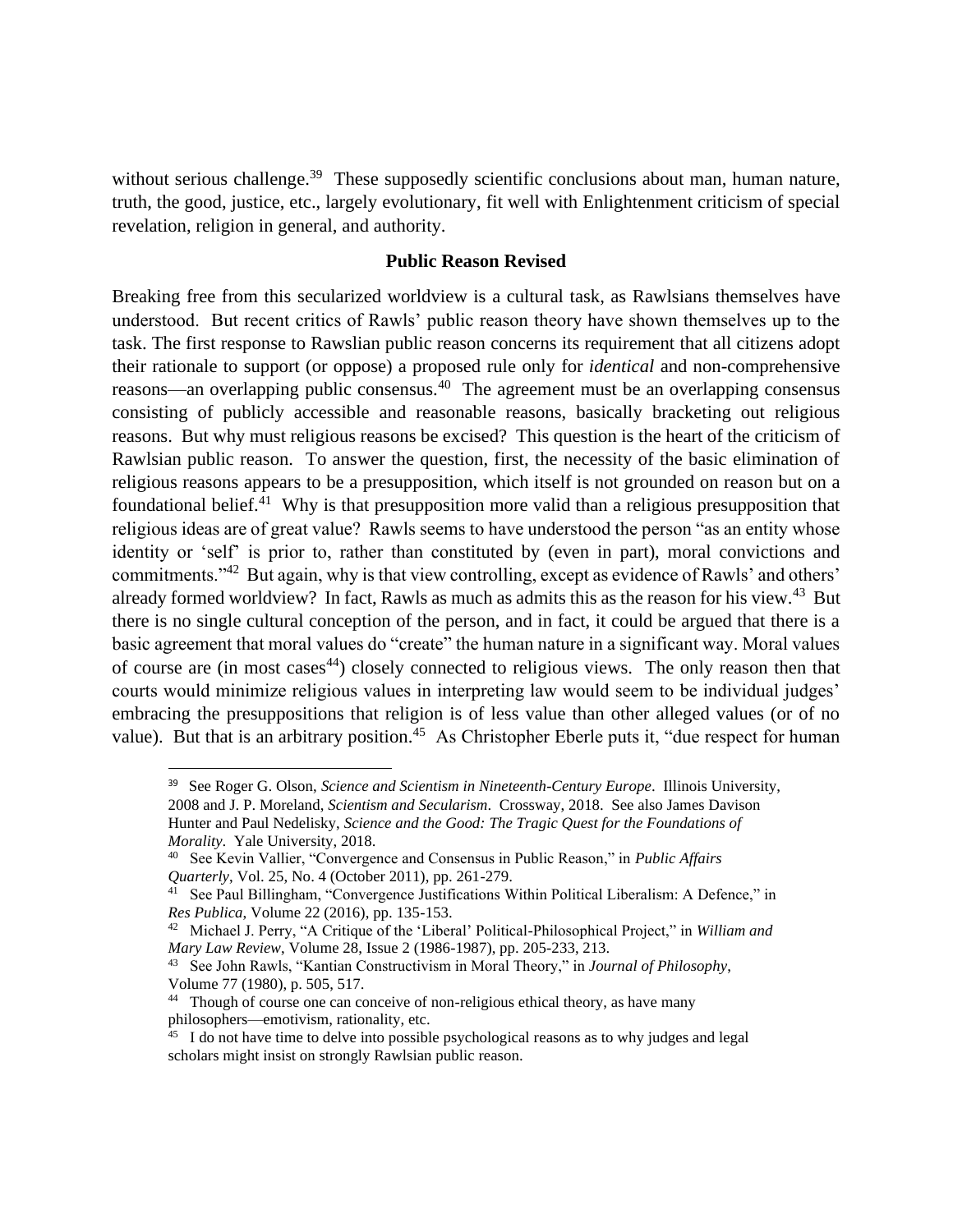worth provides no reason to regard state coercion that is justified by some 'ecumenical' reason as morally preferable to state coercion justified by a diverse spread of 'sectarian' reasons."<sup>46</sup> Not only is that position arbitrary, but the American Constitution itself, in the First Amendment Religious Freedom clause explicitly grants importance to religion, and a priority implied (and actually historically shown) by its placement as the "first liberty," ratified as a right in the initial and fundamental social contract. No court or legal academic is able rationally to contradict this point, except to argue that "times have changed."<sup>47</sup>

Second, a convergence theory of public reason both satisfies the desire for reasons to justify state action and the legitimacy of religious reasons. My reasoning lies in the inadequacy of the standard view that religious reasons are not shareable or accessible in the public justification process. Christopher Eberle argues that Rawlsians have adopted an asymmetry in their theory. As Eberle asks, "…what is it about secular [reasons] such that [that those reasons] can play a justificatory role that is disallowed to any and every religious consideration?"<sup>48</sup> His answer, with which I agree, is that the secular reason "differs in no relevant epistemic, sociological, or moral respects from at least some religious claims, and so the differential treatment of religious and secular reasons presupposed by the standard view lacks a principled basis." $49$  A convergence theory requires that each citizen "has conclusive reason to endorse the coercive measures…, not that each citizen endorses those coercive policies for the same reason….it does not matter whether those reasons are shared, unshared, or some combination thereof."<sup>50</sup> We may dispense with the requirement of shared reasons, and therefore with the elimination of religious reasons, especially, in my estimation, where a social contract (a constitution for example) has clearly attributed value to some idea and practice such as religious liberty. There is simply no good reason to discriminate against religious reasons as opposed to secular reasons.

I should add here that scholars like Gerald Gaus, Kevin Vallier and others do not, in their advocacy of a convergence theory, believe that religious reasons are unlimited in their validity. However, neither would religious persons. For example, to propose either allowing or commanding human sacrifice for alleged religious reasons would still not likely command very much agreement and

<sup>46</sup> Christopher Eberle, "Consensus, Convergence, and Religiously Justified Coercion," in *Public Affairs Quarterly*, Volume 25, Number 4 (October 2011), pp. 281-303, 287.

<sup>&</sup>lt;sup>47</sup> The latter view would be consistent with a "Living Constitution" approach, which, I would contend, lies behind the denigration of religious liberty and likely drove Rawls' ideas about how judges ought to decide cases applying his principles.

<sup>48</sup> Eberle, "Consensus, Convergence, and Religiously Justified Coercion," p. 288.

<sup>49</sup> Ibid.

<sup>&</sup>lt;sup>50</sup> Ibid., p. 289. Eberle and Gerald Gaus (see p. 289) do not apply public justification and public reason theory to non-coercive state action, but I do and believe it is fully as useful in any possible state action, including courts "allowing" some actions otherwise not agreed on by citizens living in a regime, or not consonant with fundamental law, the Constitution.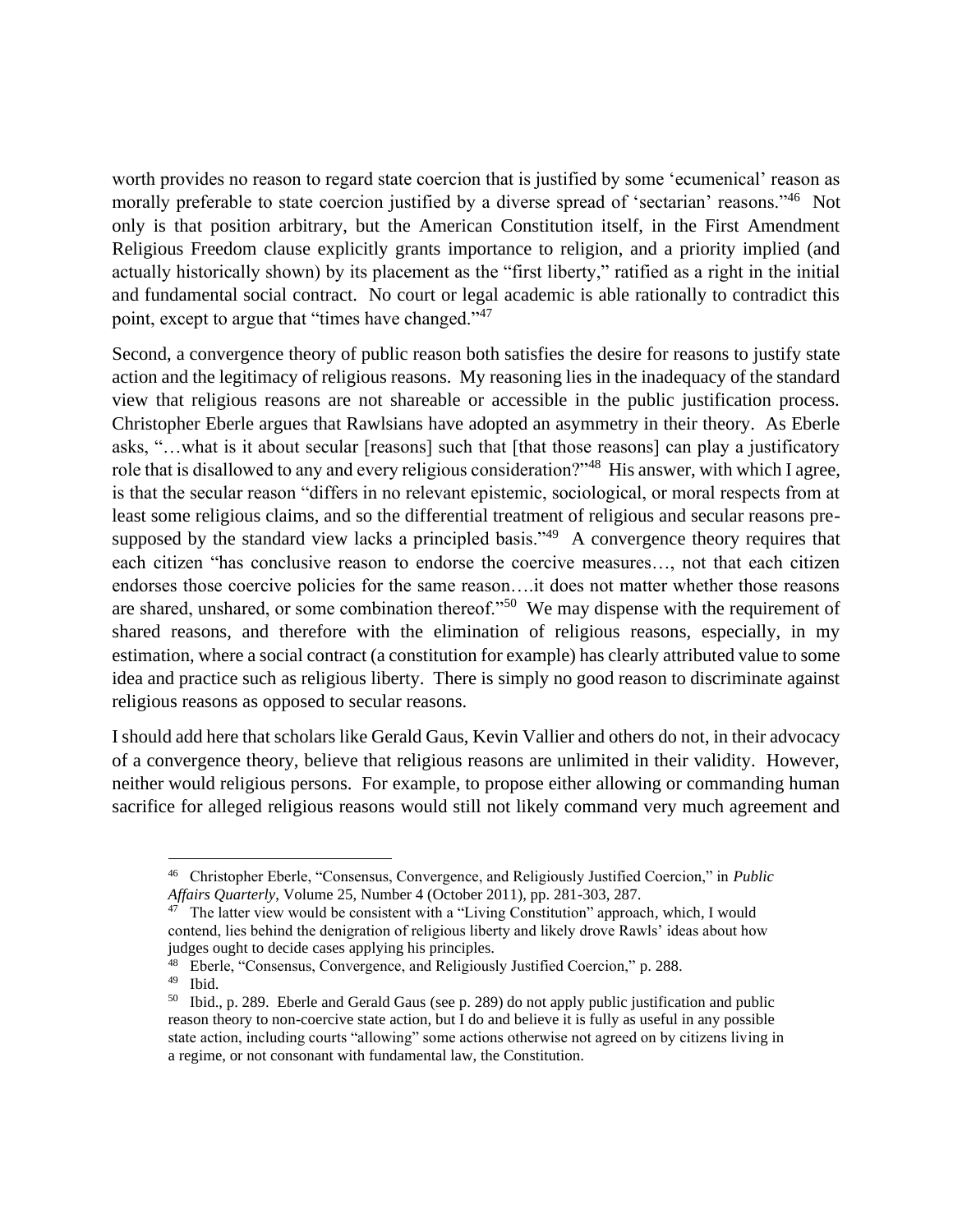so, likely, no public reason, no matter which version one adopted.<sup>51</sup> The American courts have generally been able to draw reasonable lines defining actions that violate norms of external behavior, even if they are alleged to have religious reasons.<sup>52</sup> Nevertheless, religious reasons can play a decisive role, and especially in cases involving the invocation of fundamental law such as the American First Amendment.

A third response to Rawlsian public reason theory I have already mentioned above. I believe that there are good reasons to extend the scope of convergence theory to any and all state action, including non-coercive action. For Gaus and others, a presumption exists against *coercive* state action, a principle to which I subscribe, unless the act can be justified. This covers a wide variety of coercive actions with religious implications—conscience issues of health care workers, limitations on or forbidding of church attendance during a pandemic, the requirement to pay for contraceptives, etc. But any action by the state affects the welfare of some group of individuals. It is not inaction not to coerce.<sup>53</sup> The allowance of abortion does not require that any woman actually procure one, but the argument remains that the abortion harms the unborn person and has other adverse effects in society. These are usually religiously-based arguments, whether from natural law or revelation. The result of the allowance of actions like the example above is arguably just the same in its impact as a positive command to require abortions, though less widespread in scope. But whether a woman can or cannot obtain an abortion after all is said and done through the legislative and judicial process does not lessen the validity of religious reasons offered in the public debate. In the end, a liberal democracy will usually adopt some policy of action or nonaction, but this ought not to preclude the place of religion in arriving at the final decision. This goes as well for the courts, which should give due allowance for religiously-rooted legal theories.<sup>54</sup>

Moreover, Rawls' very theory of liberalism is problematic, and it is on this theory that Rawls has built his consensus theory of public reason. The term "liberalism" has a long history and has undergone shifts in connotation over time and in various regions of the world. I argue that Rawls has adopted a more or less modern theory of liberalism and liberal democracy, by which he neglects certain elements that would have been acceptable among earlier, even Enlightenment, liberals. The major neglected element is religion as an important value. An examination of the development of modern liberalism in the nineteenth century (Progressivism in America) will show that, with few exceptions, and fewer in the twentieth century, liberals increasingly tended to

<sup>&</sup>lt;sup>51</sup> See Ibid., p. 291.

 $52$  Examples include murder, theft, polygamy, and other acts that violate most local, state and Federal statutes.

<sup>53</sup> See Ibid., p. 289.

<sup>&</sup>lt;sup>54</sup> The question of what is and is not defined as action is a theological and philosophical one, as is the question of what is coercive or non-coercive. See Scott Anderson, "Coercion," in *Stanford Encyclopedia of Philosophy*, at<https://plato.stanford.edu/entries/coercion/> (2011).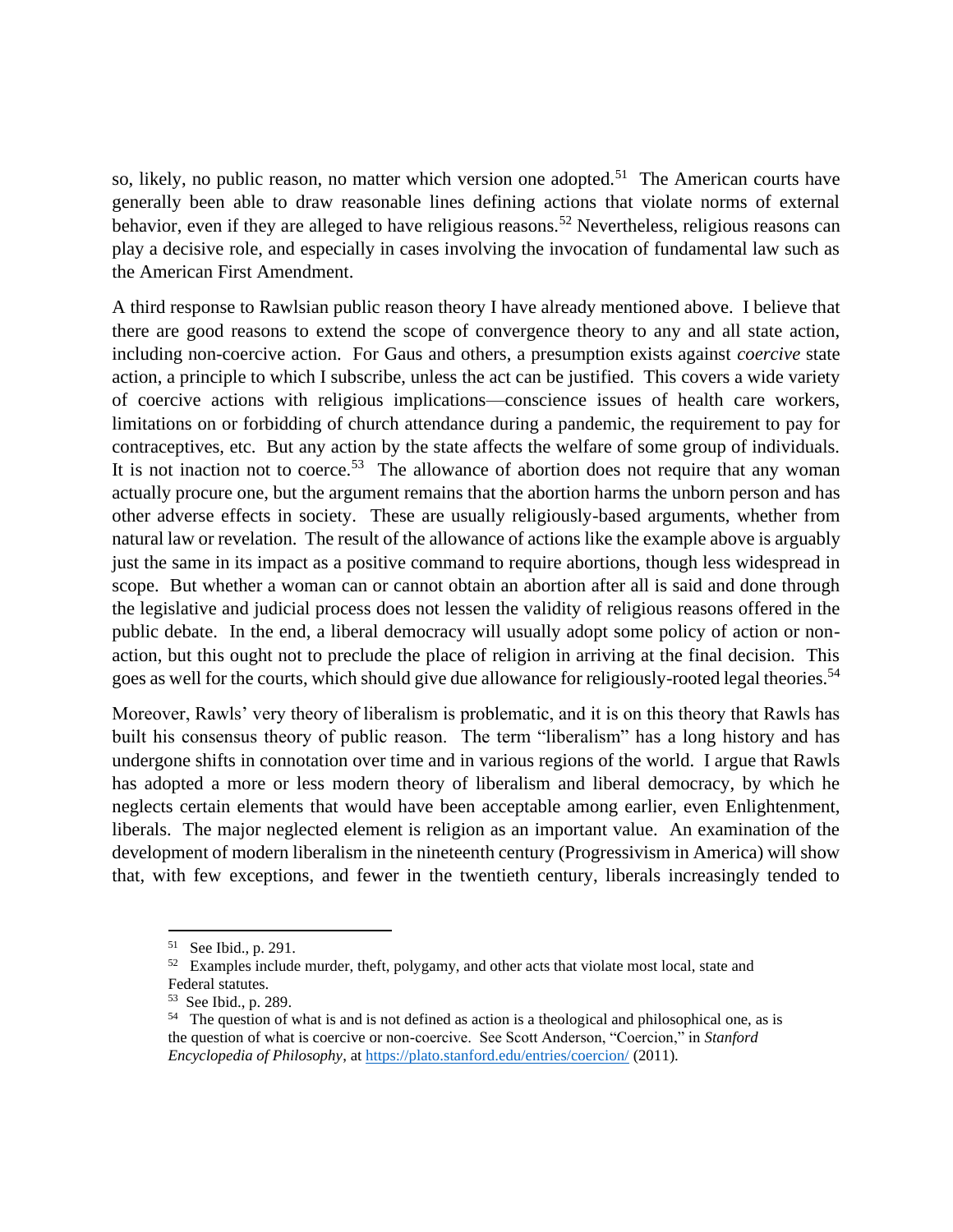discount religion. They did espouse toleration, but at the same time they restricted religious liberty, especially in the latter part of the twentieth century.<sup>55</sup>

As a modern liberal, Rawls attempted to identify basic liberal principles, "principles whose justification is 'impartial,' or 'neutral' among certain opposing religious, philosophical and moral views."<sup>56</sup> Given moderate scarcity in a society and differing conceptions of the good, and given that conceptions of the good grounded in religion and other values cannot be settled, a conception of justice must be put forth that all would agree to. This conception then omits religious differences as relevant. However, as Perry states, "There is no such [neutral or impartial and] transcendent justification."<sup>57</sup> Indeed, Rawls only adopts principles that he also believes are non-neutral but are secular, in his "original position" and the subsequent movement to a liberal regime. He and other modern liberals have exhibited this tendency to dismiss religion as an arcane vestige of a past age that was illiberal, especially as they look back to the Reformation and post-Reformation wars of religion for their historical guidance. As I mentioned earlier, the nineteenth century can be considered an extension of Enlightenment liberalism, and it is during this period that science and scientism had its greatest secularizing impact, along with the continuing undermining of revelation by theological liberalism and higher criticism. The double impact of scientism and theological liberalism culminated in the twentieth century.<sup>58</sup> Rawls did conclude that toleration was more or less a settled response after the seventeenth century, but, even if he was correct (arguable), that is not the same as giving religion its proper place in public discussion about laws and rules. I have no easy solution to this major cultural and intellectual shift, except to hope that evangelical theologians and philosophers will be able to reverse this long-standing trend. Some have already attempted this admirably. In addition, other trends have somewhat weakened theological liberalism and scientism. However, both are still in the ascendancy.

Finally, as Andrew Murphy has shown, and as I mentioned above, Rawls appears to have had a somewhat skewed view of history. Murphy argues that Rawls "locates his 'political liberalism' as the culmination of 300 years of theorizing about the good society, with its roots in the seventeenthcentury struggle for religious toleration…[and]… makes the ambitious claim that 'were justice as fairness to make an overlapping consensus possible it would *complete and extend* the movement of thought that began three centuries ago with the gradual acceptance of toleration that led to the

<sup>&</sup>lt;sup>55</sup> On the historical development of liberalism as a political ideology, see

<sup>56</sup> Michael J. Perry, "A Critique od the 'Liberal' Political-Philosophical Project," op. cit., p. 209. 57

Ibid., p. 212.

<sup>58</sup> On the impact in the legal realm see Edward A. Purcell, Jr., *The Crisis of Democratic Theory: Scientific Naturalism and the Problem of Value*. University of Kentucky Press, 1973. On the rise of theological liberalism, see Claude Welch, *Protestant Thought in the Nineteenth Century*, 2 volumes. Yale University, 1985.